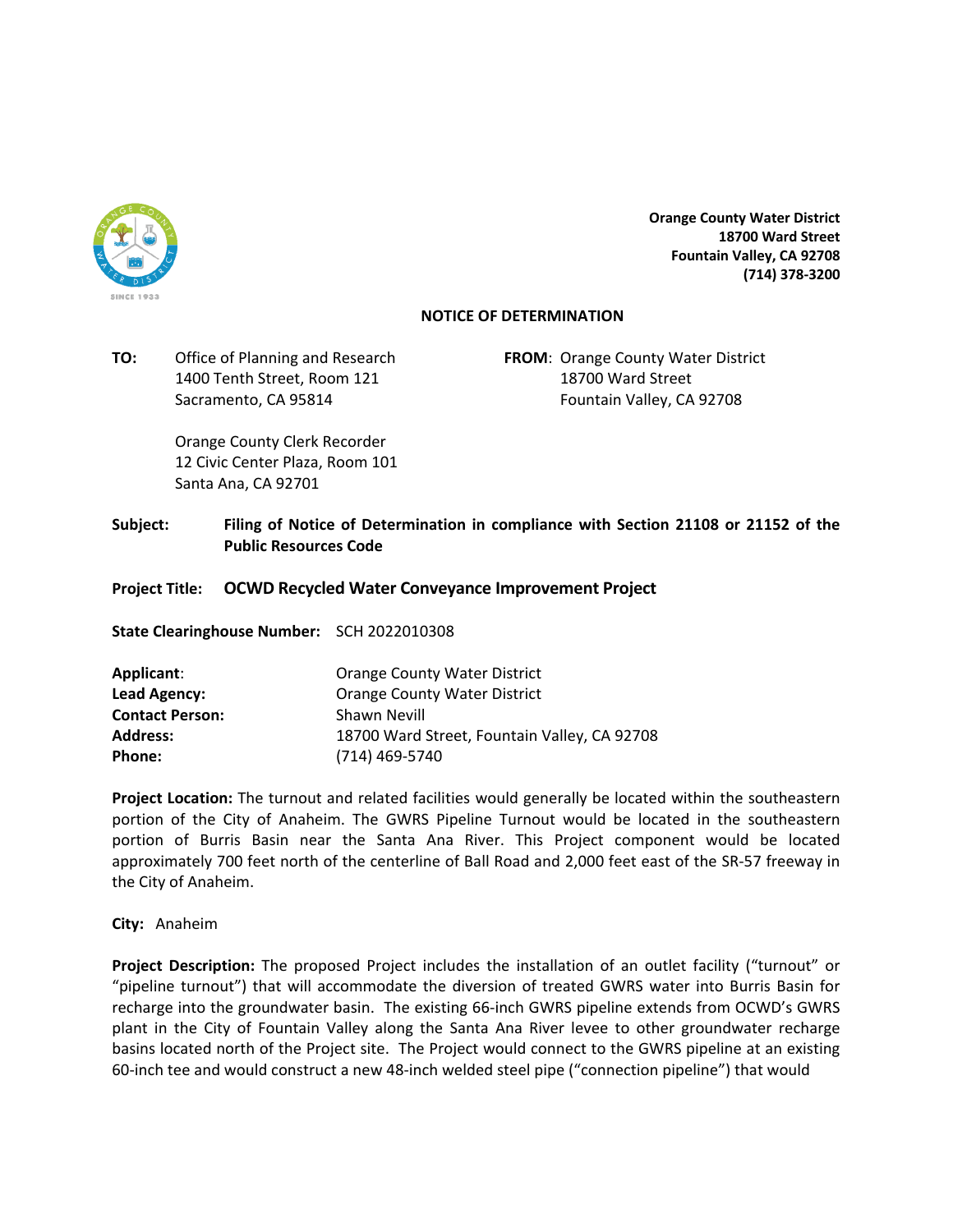

**Orange County Water District 18700 Ward Street Fountain Valley, CA 92708 (714) 378‐3200**

distribute water into the Burris Basin facility. The connection pipeline would connect to a new proposed air gap structure north of the turnout, which would accommodate conveyance to the west into the recharge basin via two parallel 36‐inch pipes. A dissipation structure would be constructed at the outfall of the 36‐inch pipes.

Additionally, In the existing condition, OCWD discharges purified recycled water through the GWRS Pipeline to Miraloma Basin, La Palma Basin, Miller Basin, and/or Kraemer where the water is spread within the basins to recharge the groundwater basin. During periodic maintenance activities at these basins, OCWD is permitted by the Regional Water Quality Control Board to temporarily discharge flows to Carbon Creek Diversion Channel; these flows will ultimately reach the SAR, but are then immediately diverted into Upper Five Coves Basin. However, in the existing condition, OCWD is only permitted to convey recycled water to Upper Five Coves‐Lower Five Coves‐Lincoln‐Burris Basin system via the SAR and Carbon Canyon Diversion Channel during maintenance pumping events as long as the in‐stream contribution of GWRS purified recycled water in facilities downstream of Carbon Creek Diversion Channel (e.g., the Santa Ana River) is less than 10 percent of the total flow in the river, which therefore required dilution of GWRS water with SAR flows. The proposed Project would eliminate the 10 percent in‐stream blending requirement and allow undiluted GWRS water to be recharged in facilities downstream of Carbon Canyon Diversion Channel, provided the chlorine concentrations in the GWRS water meet regulatory requirements.

This Notice of Determination is to advise that the Orange County Water District (Lead Agency) has approved the above described project on May 18, 2022 and has made the following determination regarding the above described project:

- $\boxtimes$  The project will not have a significant effect on the environment.
- Environmental Impact Report was prepared for this project pursuant to the provisions of CEQA.
- $\boxtimes$  A Mitigated Negative Declaration was prepared for this project pursuant to the provisions of CEQA.
- $\boxtimes$  Mitigation measures were made a condition of the approval for this project.
- A Statement of Overriding Considerations was adopted for this project.
- $\boxtimes$  Findings were made pursuant to the provisions of CEQA.

This is to certify that the Final Mitigated Negative Declaration with comments and responses and record of project approval is available to the general public at: